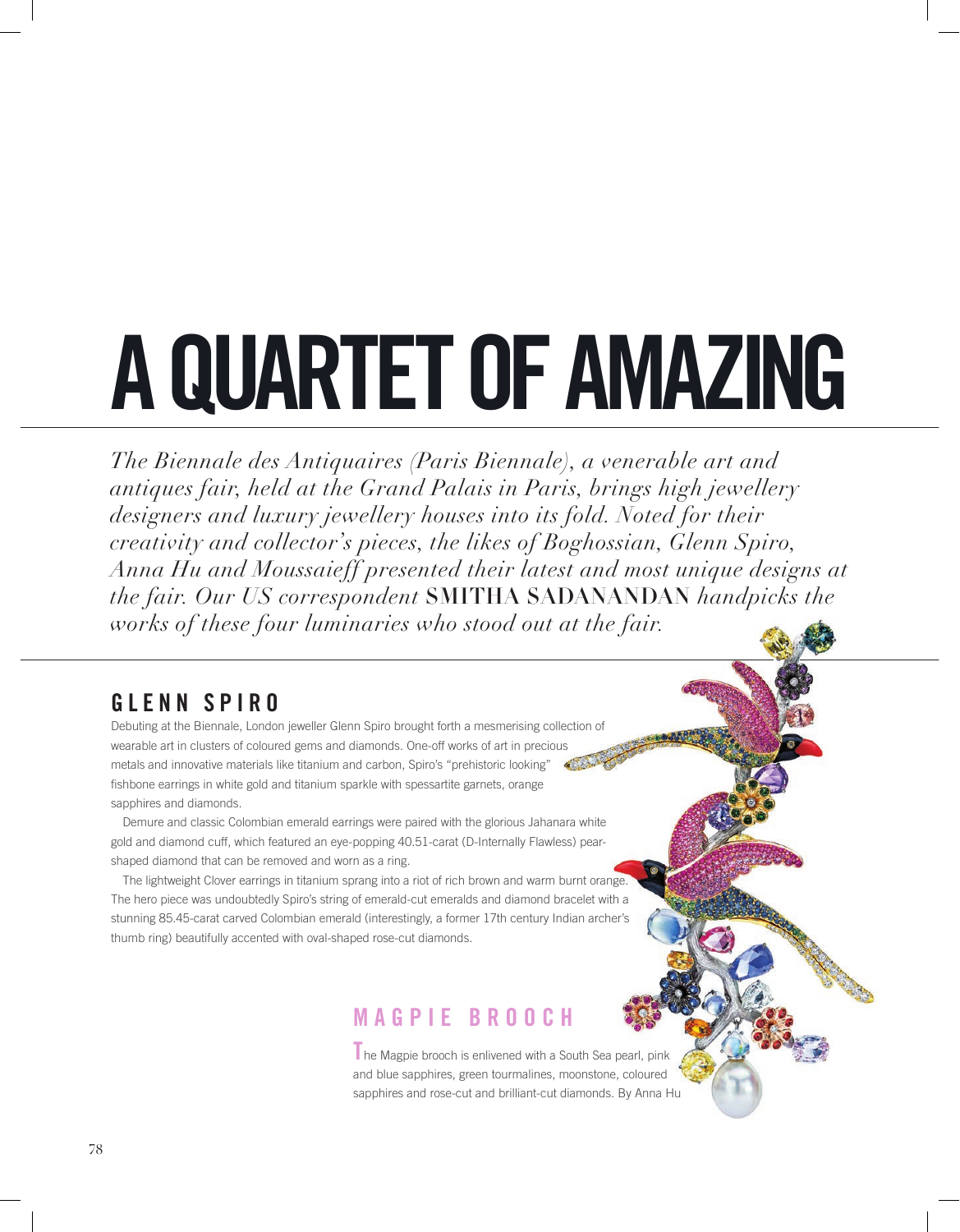



#### **A T H E N A S I R E N A R I A BROOCH PENDANT**

**A**102.15-carat tanzanite is at the heart of the Athena Siren Aria brooch-pendant in titanium. Surrounding it in attendance are pink and coloured sapphires, green tourmalines, Paraiba tourmalines, moonstones, peridot, blue carved leaves, emerald beads, pear- and rose-cut diamonds, yellow diamonds and round brilliant-cut diamonds. By Anna Hu



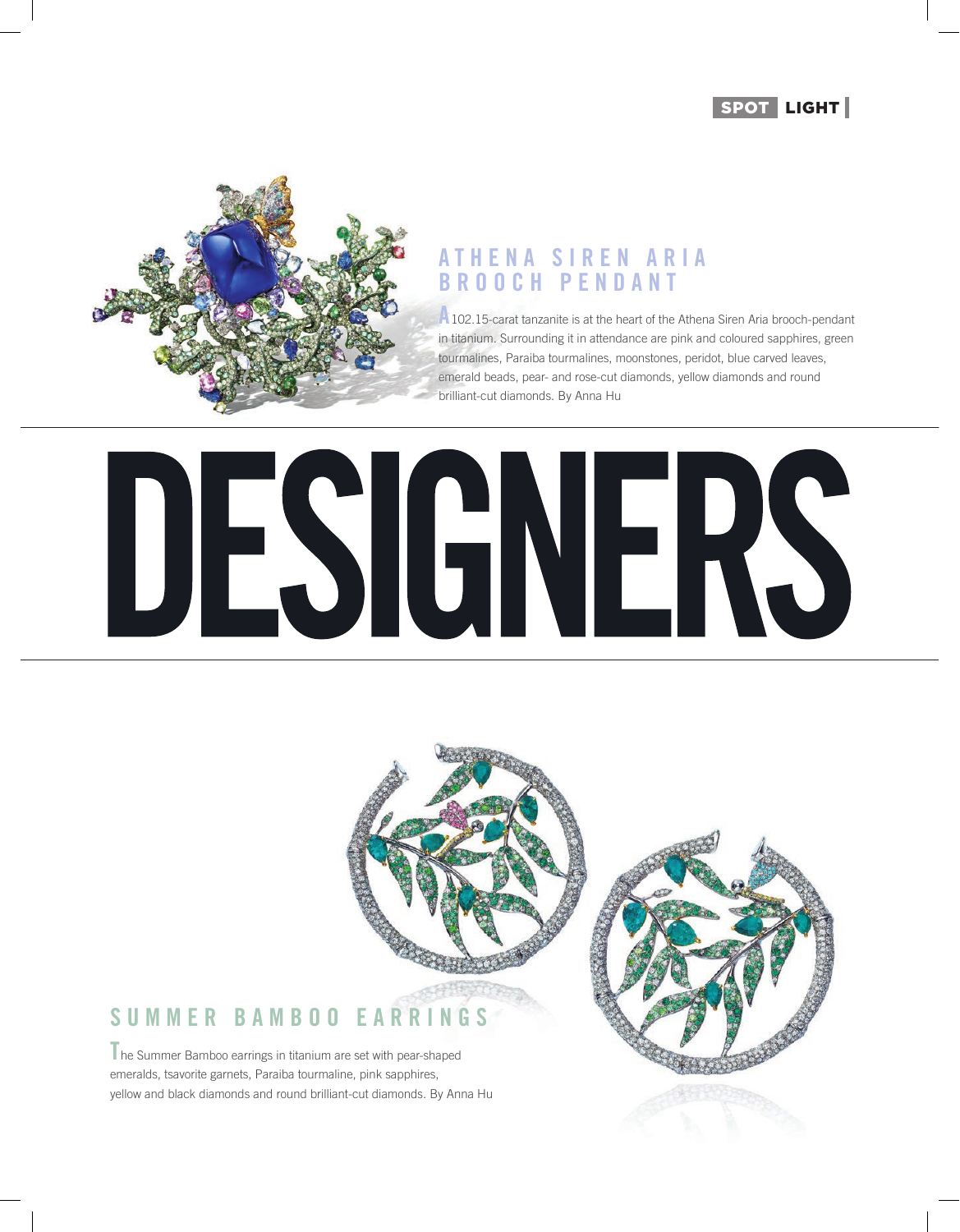# **BOGHOSSIAN**

Geneva jeweller Boghossian has, over the course of six generations, initiated a creative dialogue between the East and the West. The result was a collection of antique pieces at the fair, showcasing their heritage and artistry. Working with select ateliers and craftsmen in Switzerland, Italy and Germany to create jewellery with exceptional coloured gems, the maison's know-how sparkled through the Inlay, Kissing Diamonds and Les Merveilles collections.

The iconic Inlay series features a stone set into another, wherein each stone is carved and shaped to perfection: it borrows upon artistic inspirations from Eastern civilizations, Mughal era, ancient Egyptian periods, including Ming porcelain objects and Iznik tile decorations, the jewels reveal a depth and mystery that is ever so captivating. The Les Mervilles collection – launched earlier in 2017 – comprises jewellery set with diamonds on all four sides in a clever way that barely reveals any metal. The deftly laid diamonds and gems in the Kissing Diamonds collection, melding in a perfect harmony of colours and proportions, were quite sensational.

# **ANNA HU**

In 2013, Taiwan-born designer Anna broke the world auction record for the highest price paid for a contemporary jewellery designer at the Christie's Magnificent Jewels Geneva sale. A look at the newest creations for her brand, Anna Hu Haute Joaillerie, unveiled at the Biennale reveals just why. Aesthetics that marry Eastern and Western cultures through bold and daring designs that often reference nature, dragonfly, butterfly and art are indeed attention-grabbing. Her Monet artworkinspired necklace and the newer Water Lilies Princess necklace, Magpie brooch, Dragon Fly brooch, Athena Siren Aria brooch and Summer Bamboo earrings, Enchanted Orchid ring-cuff adorned in precious gems – emeralds, Paraiba, tsavorites, sapphires, garnets, tourmalines, diamonds, tanzanites – are amazing examples of collectible jewellery.

# **M O U S S A I E F F**

Interesting design possibilities unfolded as designer and managing director Alisa Moussaieff created star pieces for the fair, all centred on the "concept of lightness". Precious gems and statement jewellery were crafted at the brand's highjewellery workshop in Paris. Moussaieff chooses important gemstones to adorn its pieces—the titanium and diamond feather necklace, featuring a 57.21-carat Paraiba tourmaline and diamonds, is a tribute to Empress Eugenie, the wife of Louis-Napoleon Bonaparte III. Reminiscent of the sky and sea with the bewitching Paraiba, this necklace was a showstopper.  $\blacksquare$ 

#### 80 **adorn:** India's FIRST LUXURY JEWELLERY MAGAZINE : JANUARY-FEBRUARY 2018

#### **T O U R M A L I N E NECKLACE SET**

**T**he necklace set from the Inlay collection is fashioned with Paraiba tourmaline, diamonds, chalcedony, and milky quartz. By Boghossian

# **E M E R A L D R I N G**

**K**issing Diamonds ring crafted with a Zambian emerald and diamonds. By Boghossian

# **F I S H B O N E EARRINGS**

**T**he Fishbone earrings crafted with titanium and white gold are patterned with 24 spessartite garnets, 826 brilliant-cut orange sapphires and 158 brilliant-cut diamonds. By Glenn Spiro